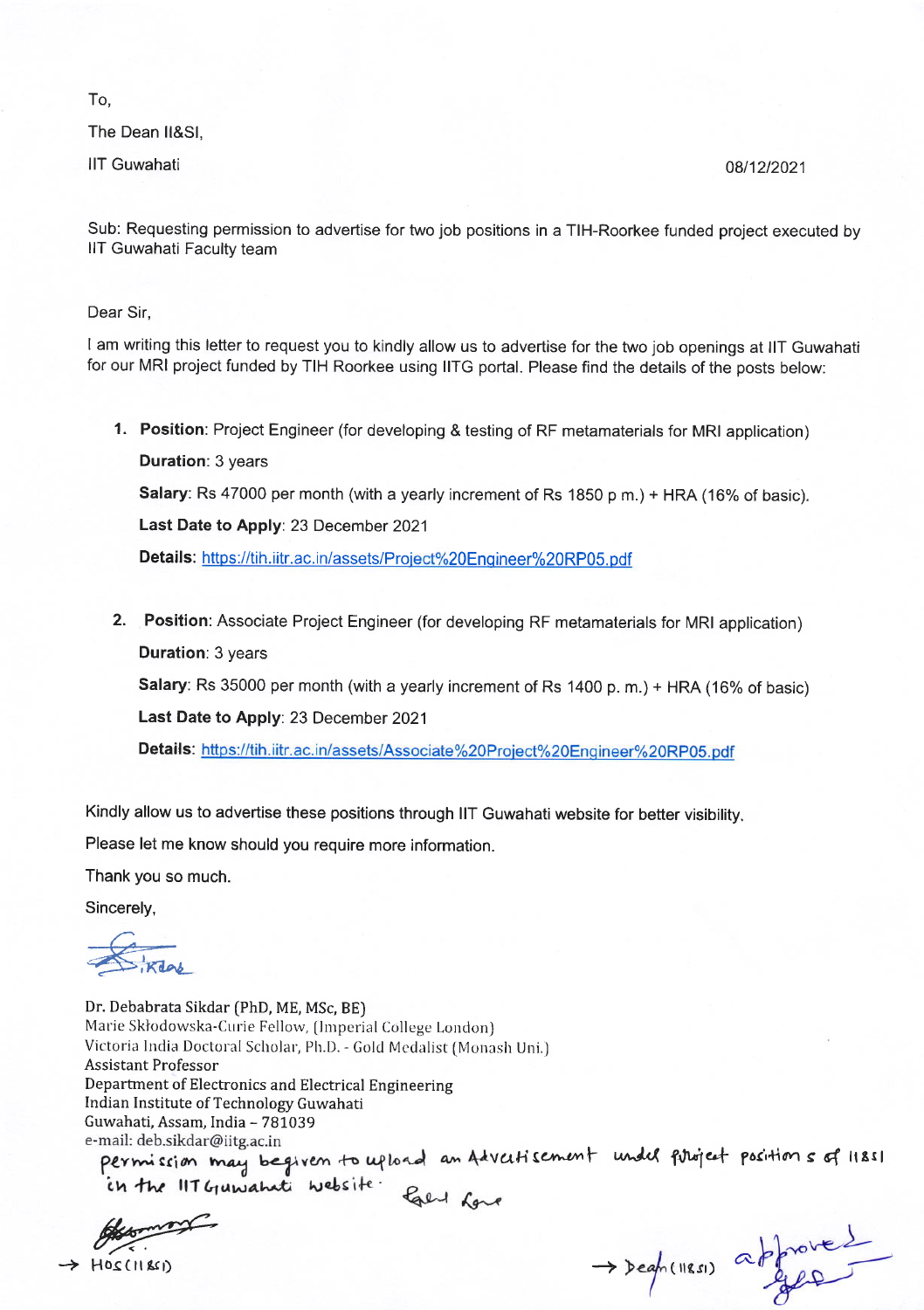

# **iHUB DivyaSampark**

Divyasampark iHUB Roorkee for Devices Materials and Technology Foundation A section-8 Company established by Government of India (DST) and IIT Roorkee under National Mission on Interdisciplinary Cyber-Physical Systems (NM-ICPS).

CIN No.-U73200UR2020NPL011644

 $Ref.N0.2021|TH-TITR|345$ **Project Code: TIH/RP/05** 

Date: 03 Dec 2021

#### **ADVERTISEMENT TO FILL UP PROJECT POSITION**

Applications are invited from Indian Nationals only for the project position as per the details given below for the Technology Development Project by the Principal Investigator Dr. Debabrata Sikdar (IIT Guwahati), under Divyasampark iHUB Roorkee for Devices Materials and Technology Foundation (A Section 8 -Not for profit Company) at Indian Institute of Technology Roorkee.

- 1. Title of Project: Development of thin flexible metamaterials as add-ons to MRI-scanners for making MRI more efficient, affordable, and accessible
- 2. Sponsoring Agency: Divyasampark iHUB Roorkee for Devices Materials and Technology Foundation
- 3. Project positions: Project Engineer
- 4. No. of Vacancy: One
- 5. Job Location: IIT Guwahati, Guwahati, Assam
- 6. Qualifications: PhD degree in RF & Microwave domain or relevant area OR Master's degree in RF & Microwave Engineering (or equivalent) + 3 yrs. Exp. OR Bachelor's degree in EE/ECE (or equivalent) + 6 yrs. Exp.
- 7. Relevant Experience: Experience in RF antenna and metamaterial design, simulation and fabrication, expertise in CST Microwave Studio Suite and/or Ansys HFSS software
- 8. Job Description (In Brief): Design, fabricate, and test RF magnetic metamaterials that can be used as add-on devices to the receive coils of 1.5T & 3T MRI scanners to locally boost magnetic field in the scanned volume, which would lead to a better signal-to-noise ratio in the scanned images and/or also reduce MRI scan time. The project aims at developing, testing, and commercializing such metamaterial add-on devices.
- 9. Duration of the project: 3 years or end of the project, whichever is earlier
- Candidates before appearing for the interview shall ensure that they are eligible for the position they intend to apply.
	- \*\* Please note that application received after the last date will not be considered.
	- \*\* The subject of the e-mail should be "Application for the position of Project Engineer for MRI metamaterial design".

Indian Institute of Technology Roorkee, Uttarakhand-247667

01332-285050

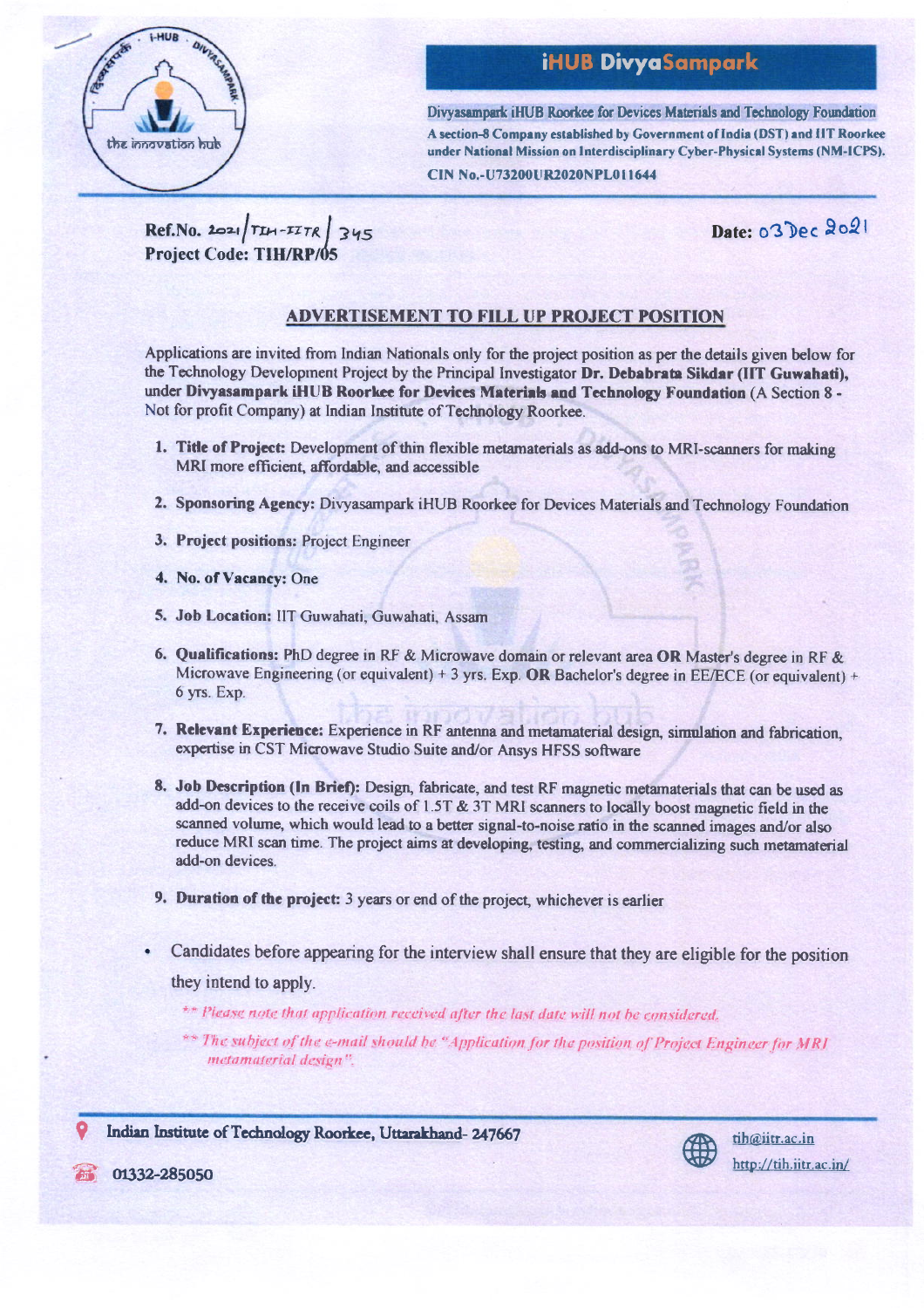

### iHUB DivyaSampark

Divyasampark iHUB Roorkee for Devices Materials and Technology Foundation A section-8 Company established by Government of India (DST) and HT Roorkee under National Mission on Interdisciplinary Cyber-Physical Systems (NM-ICPS). CIN No.-U73200UR2020NPL011644

- Candidate should apply by submitting their resume along with self-attested copies of degrees, experience certificates on hr.tih@iitr.ac.in.
- Salary: Rs 47000 per month (with a yearly increment of Rs 1850 p.m.) + HRA (16% of basic).
- Last Date to apply 23 December 2021.
- After shortlisting, the candidates will be called for an ONLINE Interview.
- Date and time of interview will be communicated via email to the shortlisted candidates only.
- Shortlisted Candidates, appearing for ONLINE Interview, should produce the following documents:
	- $\triangleright$  Cover letter with detailed CV including chronological discipline of degrees/certificates obtained.<br>  $\geq$  Experience including research, industrial field and others.
	-

Further details of emailing the above-mentioned documents will be shared with the shortlisted candidates only.

the innovation

Dr. Debabrata Sikdar Manish Anand

record Anord.

Name & Signature of PI Chief Executive Officer iHUB DivyaSampark